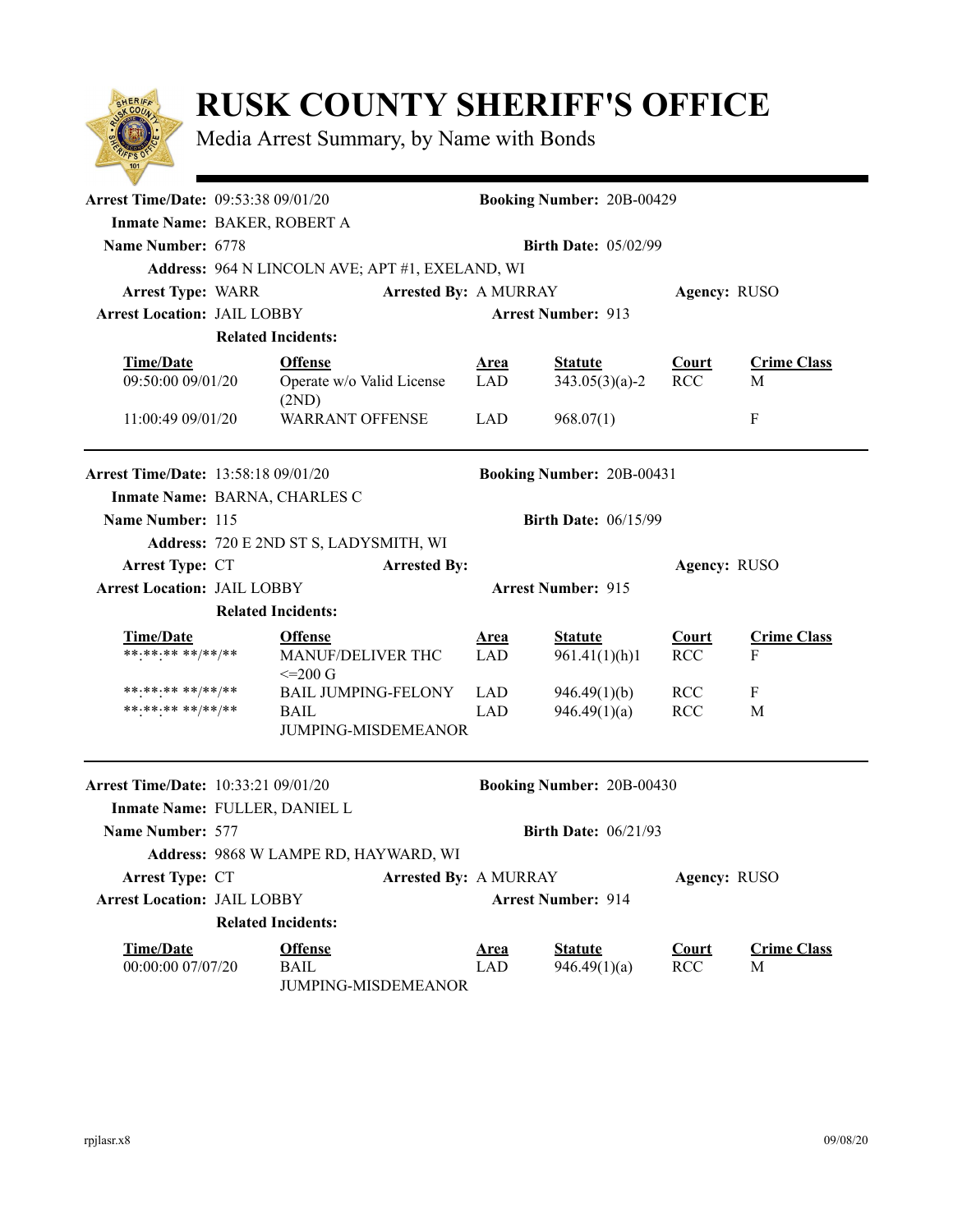| <b>Time/Date</b><br>00:00:00 07/07/20                                       |                                                | <b>Offense</b><br><b>OPERATING WHILE</b><br>REVOKED DUE TO                           |                             | <u>Area</u><br>LAD                                                            | <b>Statute</b><br>343.44(1)(b)     |  | <b>Court</b>        | <b>Crime Class</b><br>T |  |
|-----------------------------------------------------------------------------|------------------------------------------------|--------------------------------------------------------------------------------------|-----------------------------|-------------------------------------------------------------------------------|------------------------------------|--|---------------------|-------------------------|--|
| 00:00:00 06/24/20                                                           |                                                | REFUSAL ALCOHOL<br><b>BAIL</b><br>JUMPING-MISDEMEANOR                                |                             | <b>LAD</b>                                                                    | 946.49(1)(a)                       |  | <b>RCC</b>          | M                       |  |
| 00:00:00 06/24/20                                                           |                                                | OPERATING WHILE<br><b>REVOKED DUE TO</b><br>REFUSAL ALCOHOL                          |                             | <b>LAD</b>                                                                    | 343.44(1)(b)                       |  | <b>RCC</b>          | T                       |  |
| <b>Arrest Time/Date: 21:44:40 09/04/20</b>                                  |                                                |                                                                                      |                             |                                                                               | <b>Booking Number: 20B-00436</b>   |  |                     |                         |  |
| Inmate Name: HIPPLER, JEFFREY S                                             |                                                |                                                                                      |                             |                                                                               |                                    |  |                     |                         |  |
| Name Number: 4249                                                           |                                                |                                                                                      |                             |                                                                               | Birth Date: $09/16/64$             |  |                     |                         |  |
|                                                                             |                                                | Address: 340 E EUCLID AVE, BARRON, WI                                                |                             |                                                                               |                                    |  |                     |                         |  |
| <b>Arrest Type: NEW</b>                                                     |                                                |                                                                                      | Arrested By: M BUEHLER      |                                                                               |                                    |  | Agency: RUSO        |                         |  |
| Arrest Location: BARRON-RUSK COUNTY LINE                                    |                                                |                                                                                      |                             |                                                                               | <b>Arrest Number: 920</b>          |  |                     |                         |  |
|                                                                             |                                                | Related Incidents: 20C-04246                                                         |                             |                                                                               |                                    |  |                     |                         |  |
| <b>Time/Date</b><br>21:44:40 09/04/20                                       |                                                | <b>Offense</b><br><b>WARRANT OFFENSE</b>                                             |                             | <b>Area</b>                                                                   | <b>Statute</b><br>968.07(1)        |  | <b>Court</b>        | <b>Crime Class</b><br>W |  |
| <b>Bond Information for Above Offense:</b>                                  |                                                |                                                                                      |                             |                                                                               |                                    |  |                     |                         |  |
| <b>Bond Type</b><br><b>CASH</b>                                             | <b>Required Amount</b><br>\$0.00<br>\$1,000.00 |                                                                                      |                             | <b>Clearance Code</b><br><b>Optional Amount</b><br>[No exceptional clearance] |                                    |  |                     |                         |  |
| <b>Arrest Time/Date: 22:01:48 09/04/20</b><br>Inmate Name: JACKSON, DANNY D |                                                |                                                                                      |                             |                                                                               | <b>Booking Number: 20B-00434</b>   |  |                     |                         |  |
| Name Number: 453                                                            |                                                |                                                                                      |                             | <b>Birth Date: 07/12/60</b>                                                   |                                    |  |                     |                         |  |
|                                                                             |                                                | Address: 606 E 11th St N, LADYSMITH, WI                                              |                             |                                                                               |                                    |  |                     |                         |  |
| <b>Arrest Type: SERV</b>                                                    | <b>Arrested By: R TUMA</b>                     |                                                                                      |                             |                                                                               |                                    |  | Agency: RUSO        |                         |  |
| <b>Arrest Location:</b>                                                     |                                                |                                                                                      |                             | <b>Arrest Number: 919</b>                                                     |                                    |  |                     |                         |  |
|                                                                             | <b>Related Incidents:</b>                      |                                                                                      |                             |                                                                               |                                    |  |                     |                         |  |
| Time/Date<br>******** **/**/**                                              |                                                | <b>Offense</b><br><b>OPERATE WHILE</b><br><b>INTOXICATED - 3RD</b><br><b>OFFENSE</b> |                             | <b>Area</b><br><b>RUSO</b>                                                    | <b>Statute</b><br>$346.63(1)(A)$ 3 |  | Court<br><b>RCC</b> | <b>Crime Class</b><br>М |  |
| <b>Arrest Time/Date:</b> 17:00:04 09/04/20                                  |                                                |                                                                                      |                             |                                                                               | Booking Number: 20B-00435          |  |                     |                         |  |
| Inmate Name: MARTEN, HARVEY L                                               |                                                |                                                                                      |                             |                                                                               |                                    |  |                     |                         |  |
| Name Number: 795                                                            |                                                |                                                                                      |                             |                                                                               | <b>Birth Date: 06/20/53</b>        |  |                     |                         |  |
|                                                                             |                                                | Address: 608 Lindoo Av E, LADYSMITH, WI                                              |                             |                                                                               |                                    |  |                     |                         |  |
| <b>Arrest Type: NON</b>                                                     |                                                |                                                                                      | <b>Arrested By: B JILEK</b> |                                                                               |                                    |  | Agency: RUSO        |                         |  |
| <b>Arrest Location: 311 Miner Av E</b>                                      |                                                |                                                                                      |                             |                                                                               | <b>Arrest Number: 918</b>          |  |                     |                         |  |
|                                                                             |                                                | Related Incidents: 20C-04241                                                         |                             |                                                                               |                                    |  |                     |                         |  |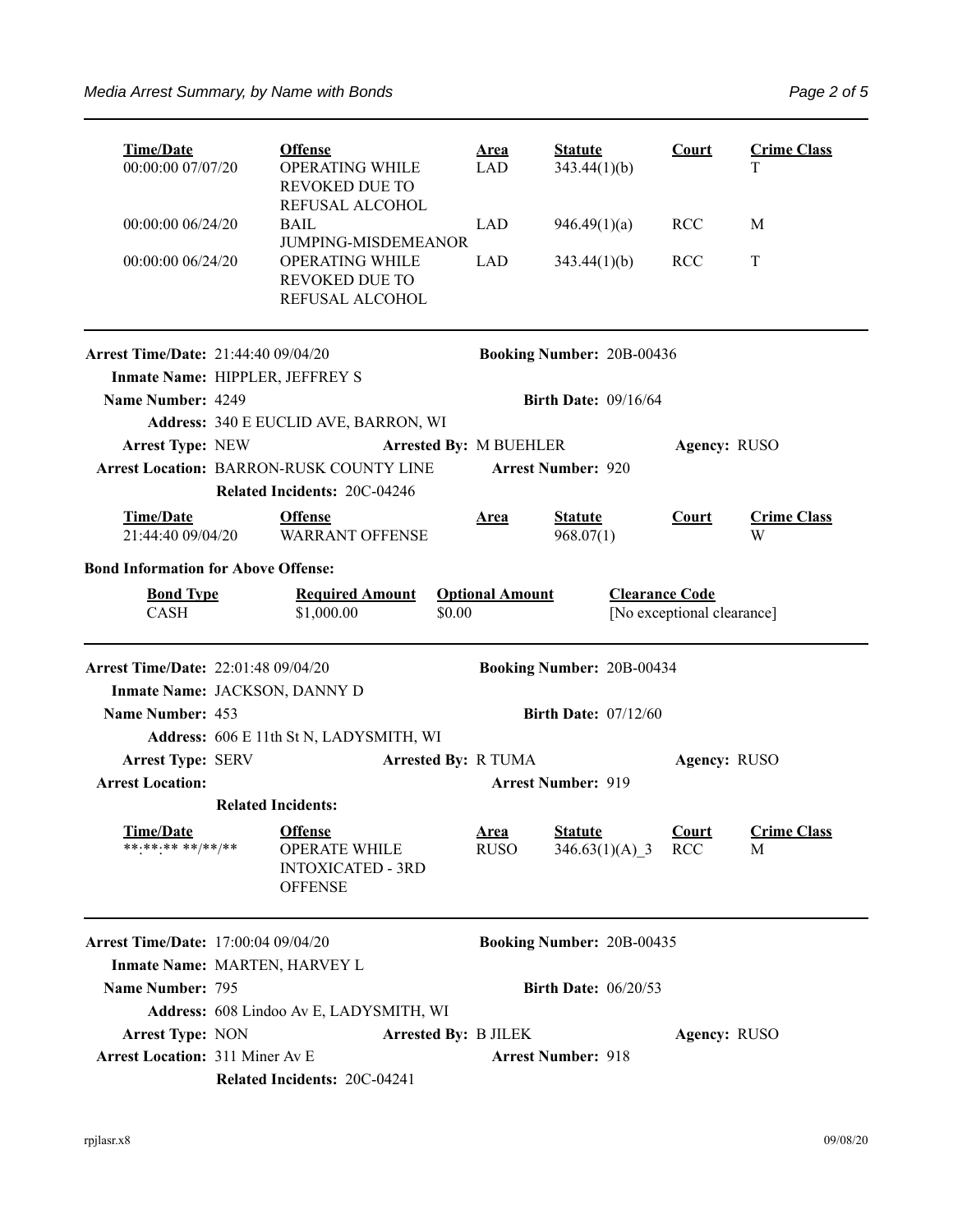| <b>Time/Date</b><br>17:00:04 09/04/20                                                                                                                           |                           | <b>Offense</b><br>Contempt of Court -<br>Misconduct in Court                                                                                             | <b>Area</b><br>LAD                                                      | <b>Statute</b><br>785.01(1)(a)                                                               |                                                            | <b>Court</b><br><b>RCC</b> | <b>Crime Class</b><br>M |
|-----------------------------------------------------------------------------------------------------------------------------------------------------------------|---------------------------|----------------------------------------------------------------------------------------------------------------------------------------------------------|-------------------------------------------------------------------------|----------------------------------------------------------------------------------------------|------------------------------------------------------------|----------------------------|-------------------------|
| <b>Arrest Time/Date:</b> 10:20:22 09/02/20<br>Inmate Name: RAMSEY, JODI L<br>Name Number: 2284<br><b>Arrest Type: DCS</b><br><b>Arrest Location: JAIL LOBBY</b> | <b>Related Incidents:</b> | Address: N4801 CTH B; LOT 8, GLEN FLORA, WI                                                                                                              | <b>Arrested By: S STONE</b>                                             | <b>Booking Number: 20B-00432</b><br><b>Birth Date: 06/25/85</b><br><b>Arrest Number: 916</b> |                                                            | Agency: RUSO               |                         |
| Arrest Time/Date: 07:46:45 08/31/20<br>Name Number: 8016<br>Arrest Type: NEW                                                                                    |                           | Inmate Name: RICHARDS, JONATHAN J<br>Address: 758 W FRONT ST, CADOTT, WI                                                                                 | <b>Arrested By: D LIHRMAN</b>                                           | <b>Booking Number: 20B-00427</b><br><b>Birth Date: 06/25/93</b>                              |                                                            | Agency: LPD                |                         |
| <b>Arrest Location: 500 BLK SABIN AVE E</b><br><b>Time/Date</b><br>08:05:02 08/31/20                                                                            | <b>Related Incidents:</b> | <b>Offense</b><br>PROBATION VIOLATION                                                                                                                    | <b>Area</b>                                                             | <b>Arrest Number: 911</b><br><b>Statute</b><br>973.10(1)                                     |                                                            | <b>Court</b><br><b>RCC</b> | <b>Crime Class</b><br>M |
| <b>Bond Information for Above Offense:</b><br><b>Bond Type</b><br><b>BODY</b><br><b>Time/Date</b><br>08:16:14 08/31/20                                          |                           | <b>Required Amount</b><br>\$0.00<br><b>Offense</b><br><b>OPERATE WITH</b><br><b>RESTRICTED</b><br>CONTROLLED<br><b>SUBSTANCE - 3RD</b><br><b>OFFENSE</b> | <b>Optional Amount</b><br>\$0.00<br><b>Area</b><br>LAD                  | <b>Statute</b>                                                                               | <b>Clearance Code</b><br><b>MOD</b><br>346.63(1)(AM) 3 RCC | Court                      | <b>Crime Class</b><br>M |
| <b>Bond Information for Above Offense:</b><br><b>Bond Type</b><br><b>BODY</b><br>$\rm SIG$<br><b>Time/Date</b><br>08:17:26 08/31/20                             |                           | <b>Required Amount</b><br>\$0.00<br>\$2,500.00<br><b>Offense</b><br><b>POSSESS DRUG</b><br>PARAPHERNALIA                                                 | <b>Optional Amount</b><br>\$0.00<br>\$0.00<br><b>Area</b><br><b>LAD</b> | <b>Statute</b><br>961.573(1)                                                                 | <b>Clearance Code</b><br><b>MOD</b><br><b>SIGN</b>         | Court<br><b>RCC</b>        | <b>Crime Class</b><br>M |
| <b>Bond Information for Above Offense:</b><br><b>Bond Type</b><br><b>BODY</b><br><b>SIG</b>                                                                     |                           | <b>Required Amount</b><br>\$0.00<br>\$2,500.00                                                                                                           | <b>Optional Amount</b><br>\$0.00<br>\$0.00                              |                                                                                              | <b>Clearance Code</b><br><b>MOD</b><br><b>SIGN</b>         |                            |                         |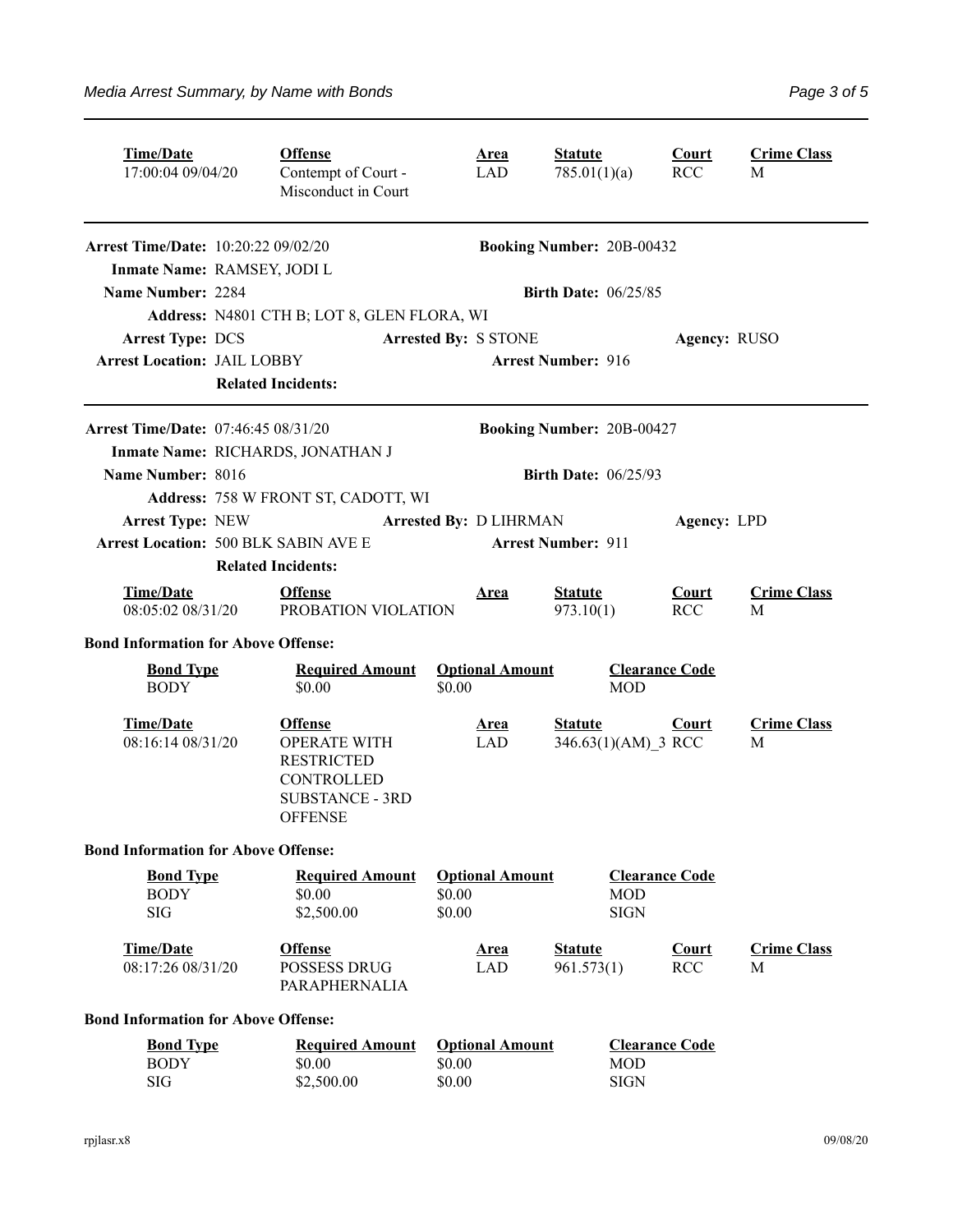| <b>Time/Date</b><br>08:18:55 08/31/20                                         | <b>Offense</b><br><b>POSSESS</b><br>AMPHETAMINE/LSD/PSILO<br>$CIN(2ND+)$ |                  | <u>Area</u><br>LAD               | <b>Statute</b><br>961.41(3g)(d)                                    |                                                    | <b>Court</b><br><b>RCC</b> | <b>Crime Class</b><br>F |  |  |  |
|-------------------------------------------------------------------------------|--------------------------------------------------------------------------|------------------|----------------------------------|--------------------------------------------------------------------|----------------------------------------------------|----------------------------|-------------------------|--|--|--|
| <b>Bond Information for Above Offense:</b>                                    |                                                                          |                  |                                  |                                                                    |                                                    |                            |                         |  |  |  |
| <b>Bond Type</b><br><b>BODY</b><br><b>SIG</b>                                 | <b>Required Amount</b><br>\$0.00<br>\$2,500.00                           | \$0.00<br>\$0.00 | <b>Optional Amount</b>           |                                                                    | <b>Clearance Code</b><br><b>MOD</b><br><b>SIGN</b> |                            |                         |  |  |  |
| <b>Arrest Time/Date: 11:30:58 08/31/20</b><br>Inmate Name: SALISBURY, TYLER W |                                                                          |                  | <b>Booking Number: 20B-00428</b> |                                                                    |                                                    |                            |                         |  |  |  |
| Name Number: 299                                                              | Address: N2416 CTH F, WEYERHAEUSER, WI                                   |                  |                                  | <b>Birth Date: 06/09/95</b>                                        |                                                    |                            |                         |  |  |  |
| <b>Arrest Type: SERV</b><br><b>Arrest Location: JAIL LOBBY</b>                |                                                                          |                  | <b>Arrested By: K READ</b>       | <b>Arrest Number: 912</b>                                          |                                                    |                            | Agency: RUSO            |  |  |  |
|                                                                               | <b>Related Incidents:</b>                                                |                  |                                  |                                                                    |                                                    |                            |                         |  |  |  |
| <b>Time/Date</b><br>00:00:00 05/21/19                                         | <b>Offense</b><br><b>BAIL JUMPING-FELONY</b>                             |                  | <b>Area</b>                      | <b>Statute</b><br>946.49(1)(b)                                     |                                                    | <b>Court</b><br><b>RCC</b> | <b>Crime Class</b><br>F |  |  |  |
| <b>Arrest Time/Date: 16:28:48 09/07/20</b>                                    |                                                                          |                  |                                  | <b>Booking Number: 20B-00437</b>                                   |                                                    |                            |                         |  |  |  |
|                                                                               | Inmate Name: TOWNSEND CLOUGH, AARON S                                    |                  |                                  |                                                                    |                                                    |                            |                         |  |  |  |
| Name Number: 387                                                              |                                                                          |                  |                                  | <b>Birth Date: 09/09/89</b>                                        |                                                    |                            |                         |  |  |  |
| <b>Arrest Type: NEW</b>                                                       | Address: W11041 CTH H, BRUCE, WI                                         |                  | <b>Arrested By: M BUEHLER</b>    |                                                                    |                                                    | Agency: RUSO               |                         |  |  |  |
| <b>Arrest Location: W11041 CTH H</b>                                          | <b>Arrest Number: 921</b>                                                |                  |                                  |                                                                    |                                                    |                            |                         |  |  |  |
|                                                                               | Related Incidents: 20C-04310                                             |                  |                                  |                                                                    |                                                    |                            |                         |  |  |  |
| <b>Time/Date</b><br>16:28:48 09/07/20                                         | <b>Offense</b><br>DISORDERLY CONDUCT                                     |                  | <b>Area</b><br><b>MUR</b>        | <b>Statute</b><br>$947.01(1)$ -<br><b>ASSAULT</b><br><b>AGGRAV</b> |                                                    | <b>Court</b>               | <b>Crime Class</b><br>M |  |  |  |
| <b>Bond Information for Above Offense:</b>                                    |                                                                          |                  |                                  |                                                                    |                                                    |                            |                         |  |  |  |
| <b>Bond Type</b><br><b>CASH</b>                                               | <b>Required Amount</b><br>\$650.00                                       | \$0.00           | <b>Optional Amount</b>           |                                                                    | <b>Clearance Code</b><br><b>CASH</b>               |                            |                         |  |  |  |
| <b>Time/Date</b><br>16:28:48 09/07/20                                         | <b>Offense</b><br><b>BATTERY AGGRAVATED</b><br><b>ASSAULT</b>            |                  | <b>Area</b><br><b>MUR</b>        | <b>Statute</b><br>940.19(1)<br><b>AGGRAVATED</b>                   |                                                    | Court                      | <b>Crime Class</b><br>М |  |  |  |
| <b>Bond Information for Above Offense:</b>                                    |                                                                          |                  |                                  |                                                                    |                                                    |                            |                         |  |  |  |
| <b>Bond Type</b><br>CASH                                                      | <b>Required Amount</b><br>\$650.00                                       | \$0.00           | <b>Optional Amount</b>           |                                                                    | <b>Clearance Code</b><br><b>CASH</b>               |                            |                         |  |  |  |